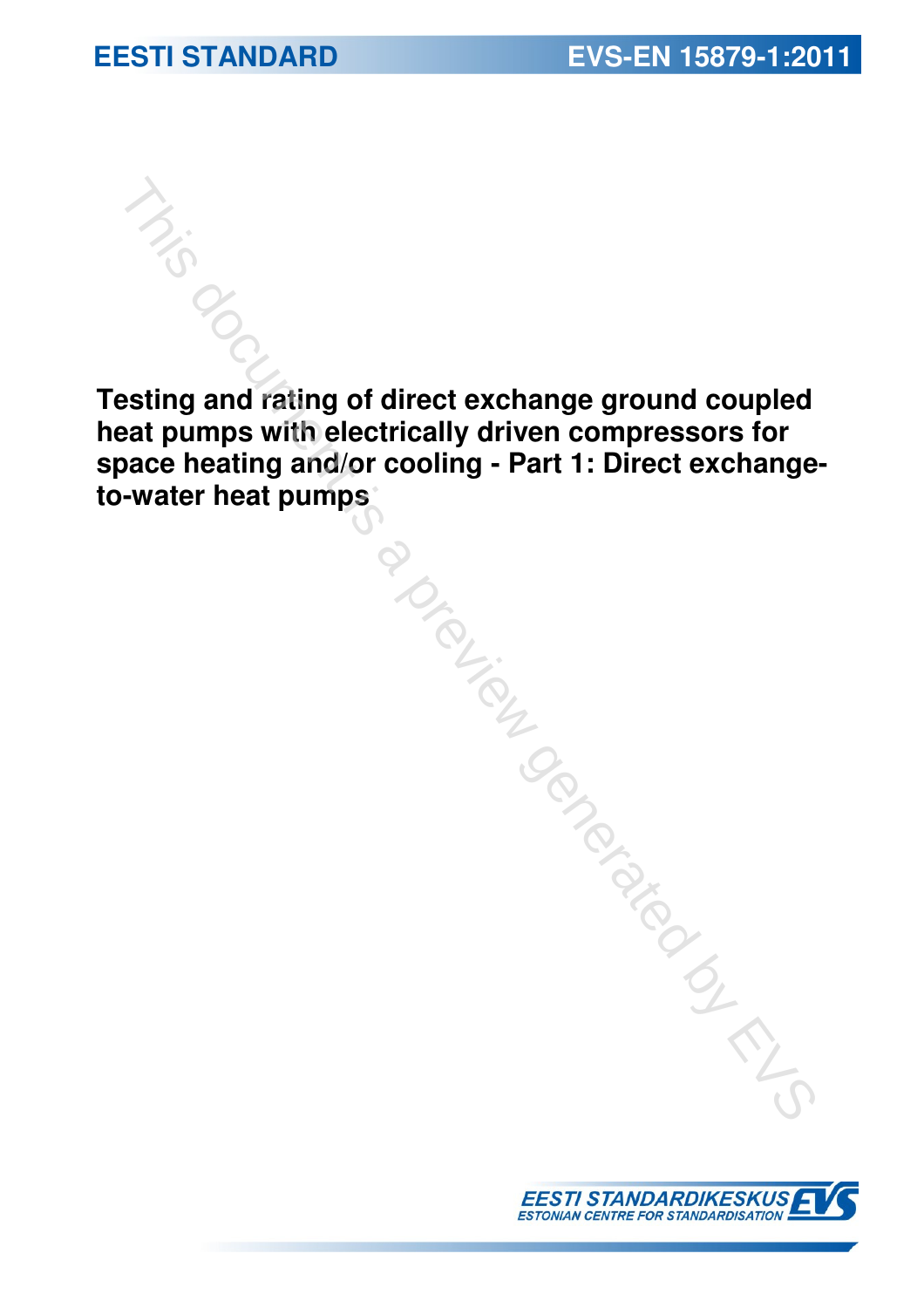### **EESTI STANDARDI EESSÕNA NATIONAL FOREWORD**

| Käesolev Eesti standard EVS-EN 15879-1:2011<br>sisaldab Euroopa standardi EN 15879-1:2011<br>ingliskeelset teksti.                                                                                                        | This Estonian standard EVS-EN 15879-1:2011<br>consists of the English text of the European<br>standard EN 15879-1:2011.                                                                                                                      |
|---------------------------------------------------------------------------------------------------------------------------------------------------------------------------------------------------------------------------|----------------------------------------------------------------------------------------------------------------------------------------------------------------------------------------------------------------------------------------------|
| Standard on kinnitatud Eesti Standardikeskuse<br>31.03.2011 käskkirjaga ja jõustub sellekohase<br>teate avaldamisel EVS Teatajas.                                                                                         | This standard is ratified with the order of<br>Estonian Centre for Standardisation dated<br>31.03.2011 and is endorsed with the notification<br>published in the official bulletin of the Estonian<br>national standardisation organisation. |
| Euroopa standardimisorganisatsioonide poolt<br>rahvuslikele liikmetele Euroopa standardi teksti<br>kättesaadavaks tegemise kuupäev on<br>23.02.2011.                                                                      | Date of Availability of the European standard text<br>23.02.2011.                                                                                                                                                                            |
| Standard on kättesaadav Eesti<br>standardiorganisatsioonist.                                                                                                                                                              | The standard is available from Estonian<br>standardisation organisation.                                                                                                                                                                     |
| <b>ICS 27.080</b>                                                                                                                                                                                                         | January 1916                                                                                                                                                                                                                                 |
|                                                                                                                                                                                                                           |                                                                                                                                                                                                                                              |
|                                                                                                                                                                                                                           | PROCESS                                                                                                                                                                                                                                      |
| Standardite reprodutseerimis- ja levitamisõigus kuulub Eesti Standardikeskusele                                                                                                                                           |                                                                                                                                                                                                                                              |
| Andmete paljundamine, taastekitamine, kopeerimine, salvestamine elektroonilisse süsteemi või edastamine ükskõik millises vormis või<br>millisel teel on keelatud ilma Eesti Standardikeskuse poolt antud kirjaliku loata. |                                                                                                                                                                                                                                              |

#### **Standardite reprodutseerimis- ja levitamisõigus kuulub Eesti Standardikeskusele**

Kui Teil on küsimusi standardite autorikaitse kohta, palun võtke ühendust Eesti Standardikeskusega: Aru 10 Tallinn 10317 Eesti; www.evs.ee; Telefon: 605 5050; E-post: info@evs.ee

#### **Right to reproduce and distribute belongs to the Estonian Centre for Standardisation**

No part of this publication may be reproduced or utilized in any form or by any means, electronic or mechanical, including photocopying, without permission in writing from Estonian Centre for Standardisation.

If you have any questions about standards copyright, please contact Estonian Centre for Standardisation: Aru str 10 Tallinn 10317 Estonia; www.evs.ee; Phone: 605 5050; E-mail: info@evs.e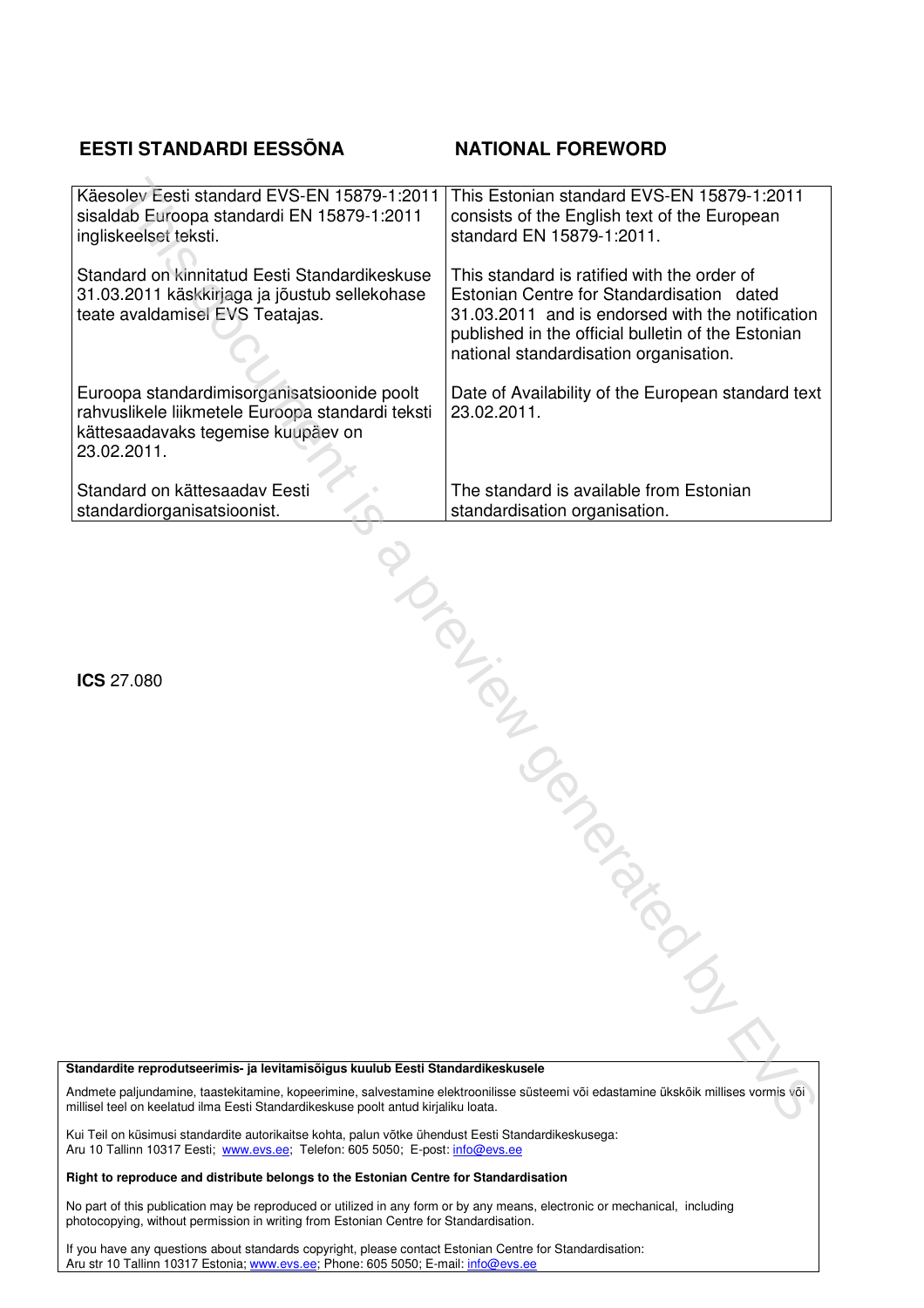# EUROPEAN STANDARD NORME EUROPÉENNE EUROPÄISCHE NORM

# **EN 15879-1**

February 2011

ICS 27.080

English Version

## Testing and rating of direct exchange ground coupled heat pumps with electrically driven compressors for space heating and/or cooling - Part 1: Direct exchange-to-water heat pumps

Essais et détermination des caractéristiques des pompes à chaleur à détente directe avec le sol avec compresseur entraîné par moteur électrique pour le chauffage et/ou la réfrigération des locaux - Partie 1: Pompes à chaleur à échange direct avec l'eau

 Prüfung und Leistungsbemessung von erdreichgekoppelten Direktübertragung - Wärmepumpen mit elektrisch angetriebenen Verdichtern zur Raumbeheizung und/oder kühlung - Teil 1: Direktübertragung/Wasser-Wärmepumpe

This European Standard was approved by CEN on 8 January 2011.

CEN members are bound to comply with the CEN/CENELEC Internal Regulations which stipulate the conditions for giving this European Standard the status of a national standard without any alteration. Up-to-date lists and bibliographical references concerning such national standards may be obtained on application to the CEN-CENELEC Management Centre or to any CEN member.

This European Standard exists in three official versions (English, French, German). A version in any other language made by translation under the responsibility of a CEN member into its own language and notified to the CEN-CENELEC Management Centre has the same status as the official versions.

CEN members are the national standards bodies of Austria, Belgium, Bulgaria, Croatia, Cyprus, Czech Republic, Denmark, Estonia, Finland, France, Germany, Greece, Hungary, Iceland, Ireland, Italy, Latvia, Lithuania, Luxembourg, Malta, Netherlands, Norway, Poland, Portugal, Romania, Slovakia, Slovenia, Spain, Sweden, Switzerland and United Kingdom.



EUROPEAN COMMITTEE FOR STANDARDIZATION COMITÉ EUROPÉEN DE NORMALISATION EUROPÄISCHES KOMITEE FÜR NORMUNG This document is

**Management Centre: Avenue Marnix 17, B-1000 Brussels**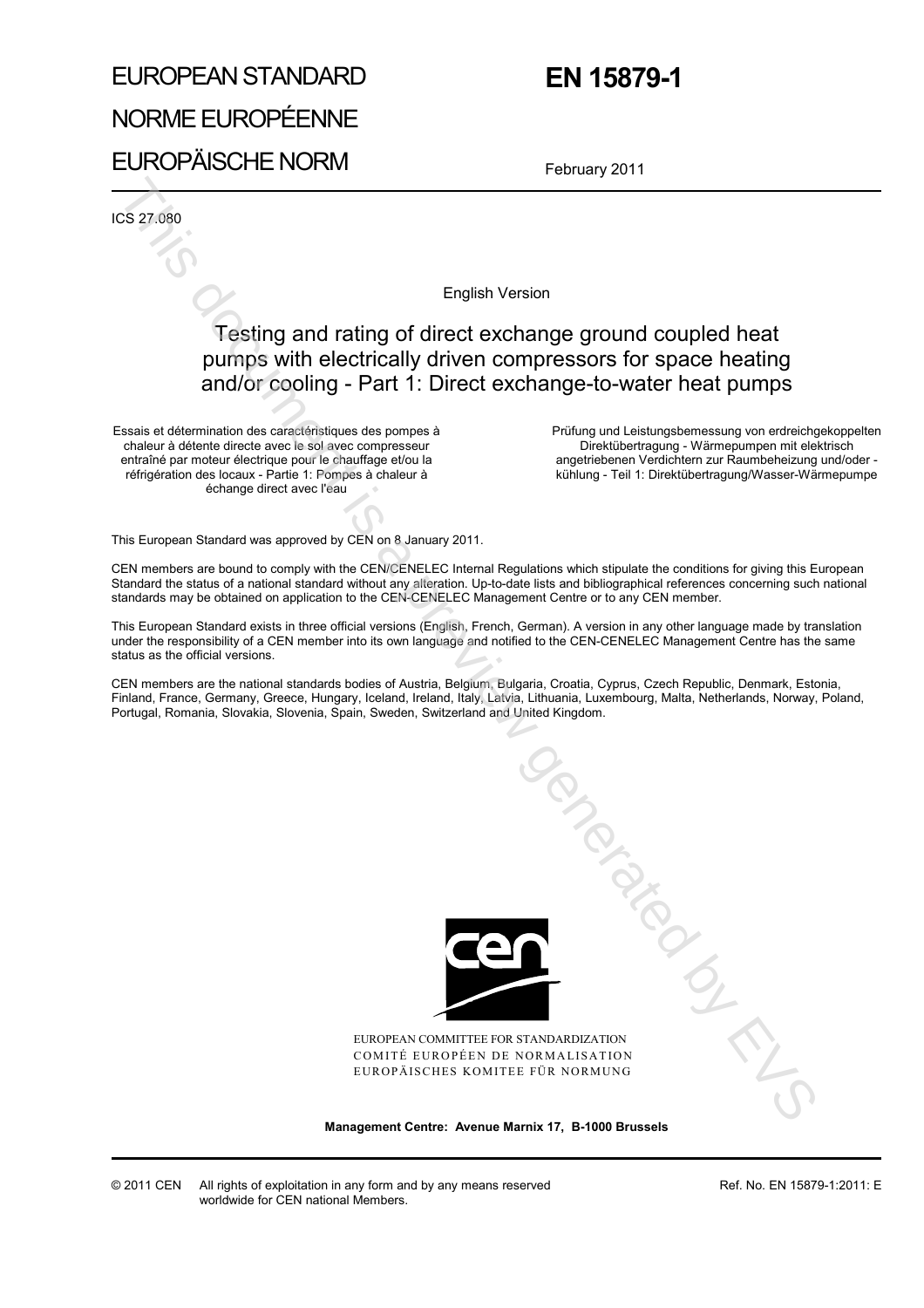# Contents

| 1               |  |
|-----------------|--|
| $\overline{2}$  |  |
| 3               |  |
| 4               |  |
| 5               |  |
| 5.1             |  |
| 5.2             |  |
| 6<br>6.1        |  |
| 6.1.1           |  |
| 6.1.2           |  |
| 6.1.3           |  |
| 6.2             |  |
| 6.2.1           |  |
| 6.2.2           |  |
| 6.2.3           |  |
| 6.3             |  |
| 6.3.1           |  |
| 6.3.2           |  |
| 6.3.3           |  |
|                 |  |
| 6.4<br>6.5      |  |
| 6.5.1           |  |
| 6.5.2           |  |
| 6.6             |  |
| 6.6.1           |  |
| 6.6.2           |  |
|                 |  |
| 7               |  |
| 7.1             |  |
| 7.2             |  |
| 7.2.1           |  |
| 7.2.2           |  |
| 7.2.3           |  |
| 7.2.4           |  |
| 8               |  |
| 8.1             |  |
| 8.2             |  |
| 8.2.1           |  |
| 8.2.2           |  |
| 8.2.3           |  |
| 8.3             |  |
| 8.3.1           |  |
| 8.3.2           |  |
| 8.3.3           |  |
|                 |  |
| 9               |  |
| 10 <sup>°</sup> |  |
| 10.1            |  |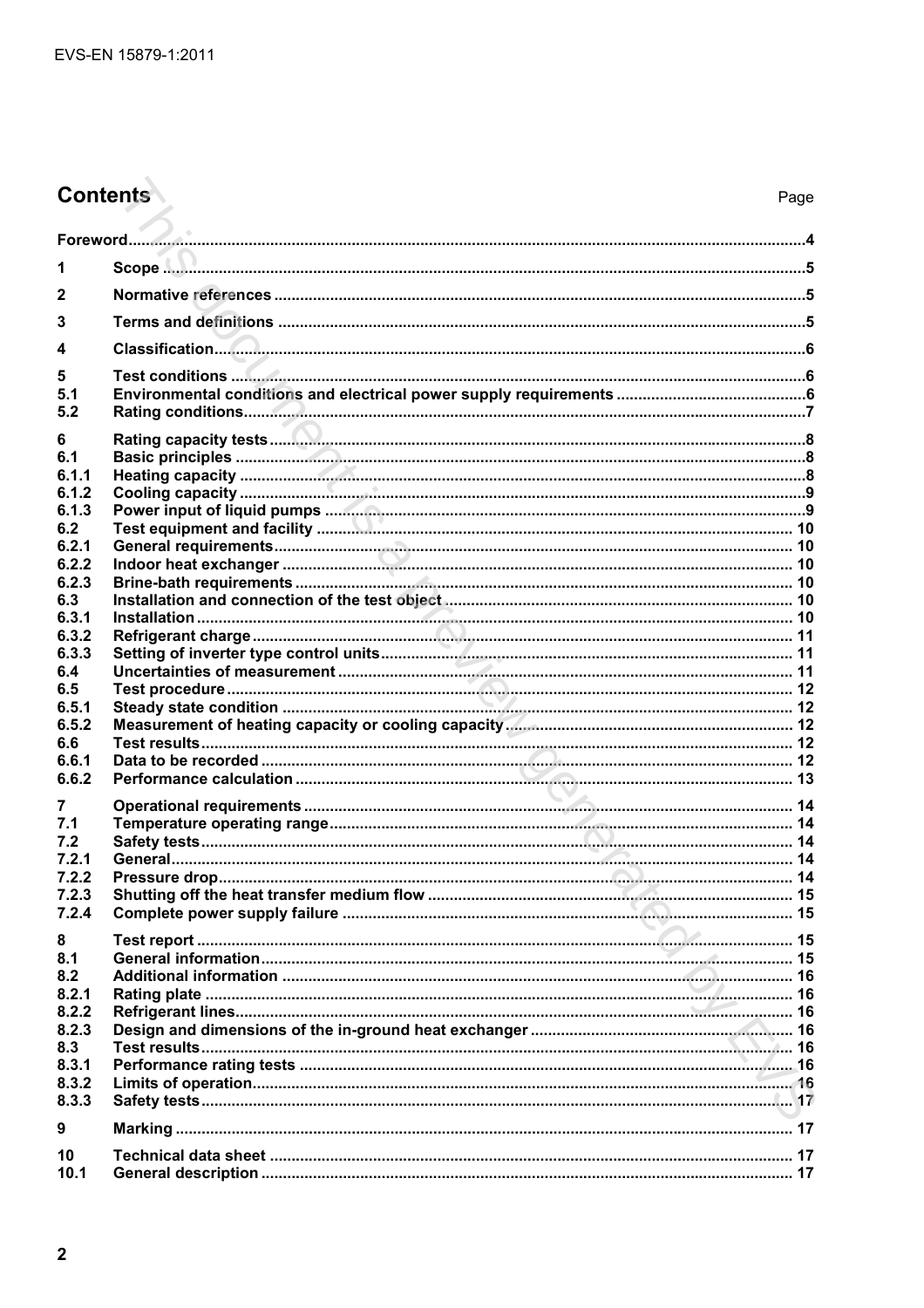| 10.2         |                                                                                               |  |
|--------------|-----------------------------------------------------------------------------------------------|--|
| 10.2.1       |                                                                                               |  |
| 10.2.2       |                                                                                               |  |
| 10.2.3       |                                                                                               |  |
| 10.3         |                                                                                               |  |
| 10.4         |                                                                                               |  |
| 11           |                                                                                               |  |
| 11.1         |                                                                                               |  |
| 11.2         |                                                                                               |  |
| 11.2.1       |                                                                                               |  |
| 11.2.2       |                                                                                               |  |
| 11.2.3       |                                                                                               |  |
| 11.3         |                                                                                               |  |
| 11.4         |                                                                                               |  |
|              |                                                                                               |  |
| A.1          |                                                                                               |  |
|              | Annex B (informative) Example for the calculation of the Coefficient of Performance (COP) and |  |
|              |                                                                                               |  |
| B.1          |                                                                                               |  |
| B.1.1        |                                                                                               |  |
| B.1.2        |                                                                                               |  |
| B.1.3        |                                                                                               |  |
| <b>B.1.4</b> | Calculation of the COP if a liquid pump is integrated into the heat pump unit 23              |  |
| B.1.5        | Calculation of the COP if a liquid pump is not integrated into the heat pump unit23           |  |
| B.2          |                                                                                               |  |
| B.2.1        |                                                                                               |  |
| B.2.2        | Calculation of the EER if a liquid pump is integrated into the heat pump unit23               |  |
| B.2.3        | Calculation of the EER if a liquid pump is not integrated into the heat pump unit24           |  |

Asion (Integral pis integral pis not integral pis not integral pis not integral pis not integral pis not integral pick that is a set of the contract of the contract of the contract of the contract of the contract of the co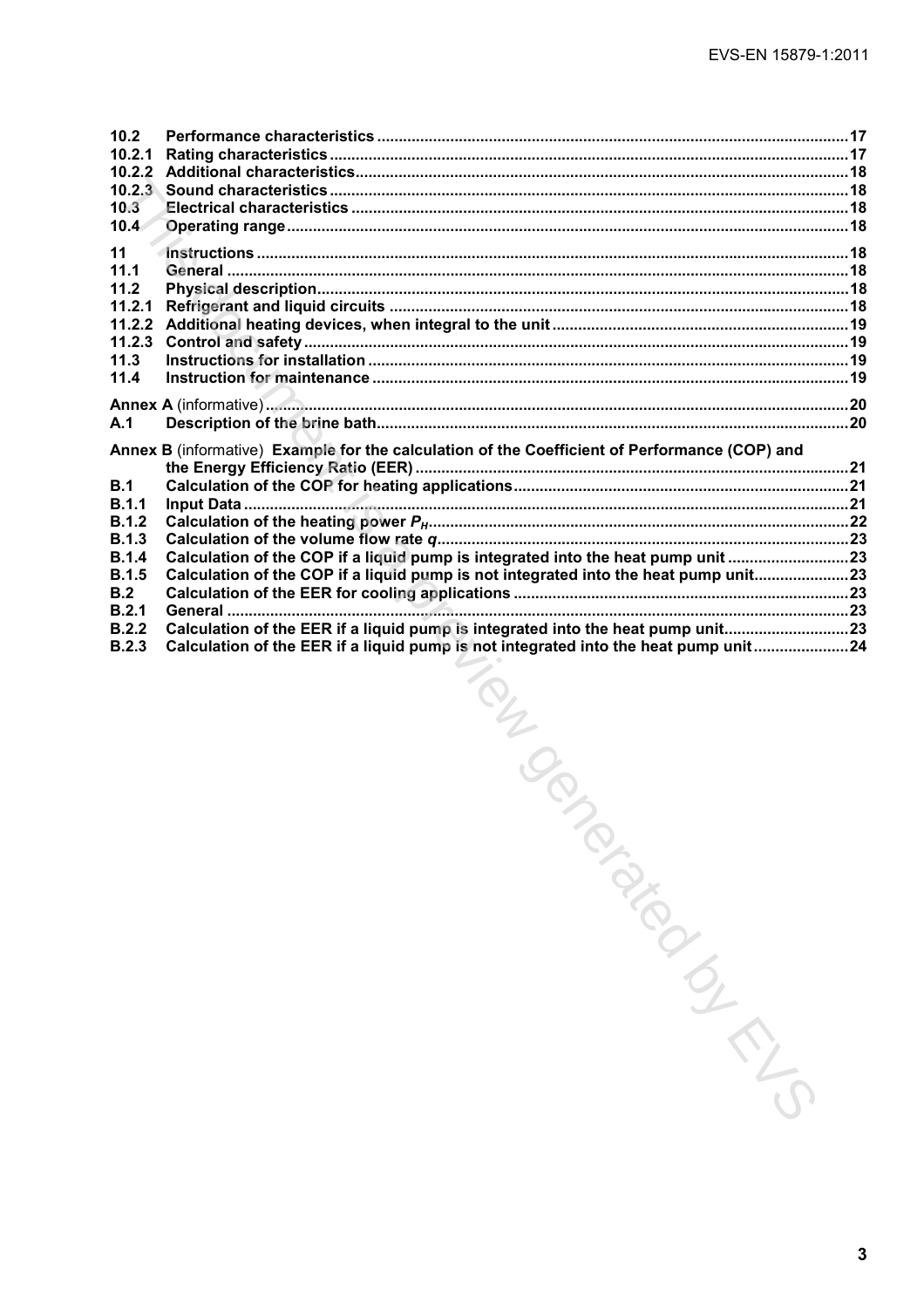# **Foreword**

This document (EN 15879-1:2011) has been prepared by Technical Committee CEN/TC 113 "Heat pumps and air conditioning units", the secretariat of which is held by AENOR.

This European Standard shall be given the status of a national standard, either by publication of an identical text or by endorsement, at the latest by August 2011, and conflicting national standards shall be withdrawn at the latest by August 2011.

Attention is drawn to the possibility that some of the elements of this document may be the subject of patent rights. CEN [and/or CENELEC] shall not be held responsible for identifying any or all such patent rights.

According to the CEN/CENELEC Internal Regulations, the national standards organizations of the following countries are bound to implement this European Standard: Austria, Belgium, Bulgaria, Croatia, Cyprus, Czech Republic, Denmark, Estonia, Finland, France, Germany, Greece, Hungary, Iceland, Ireland, Italy, Latvia, Lithuania, Luxembourg, Malta, Netherlands, Norway, Poland, Portugal, Romania, Slovakia, Slovenia, Spain, Sweden, Switzerland and the United Kingdom. Trial declines in the CIST of the CIST